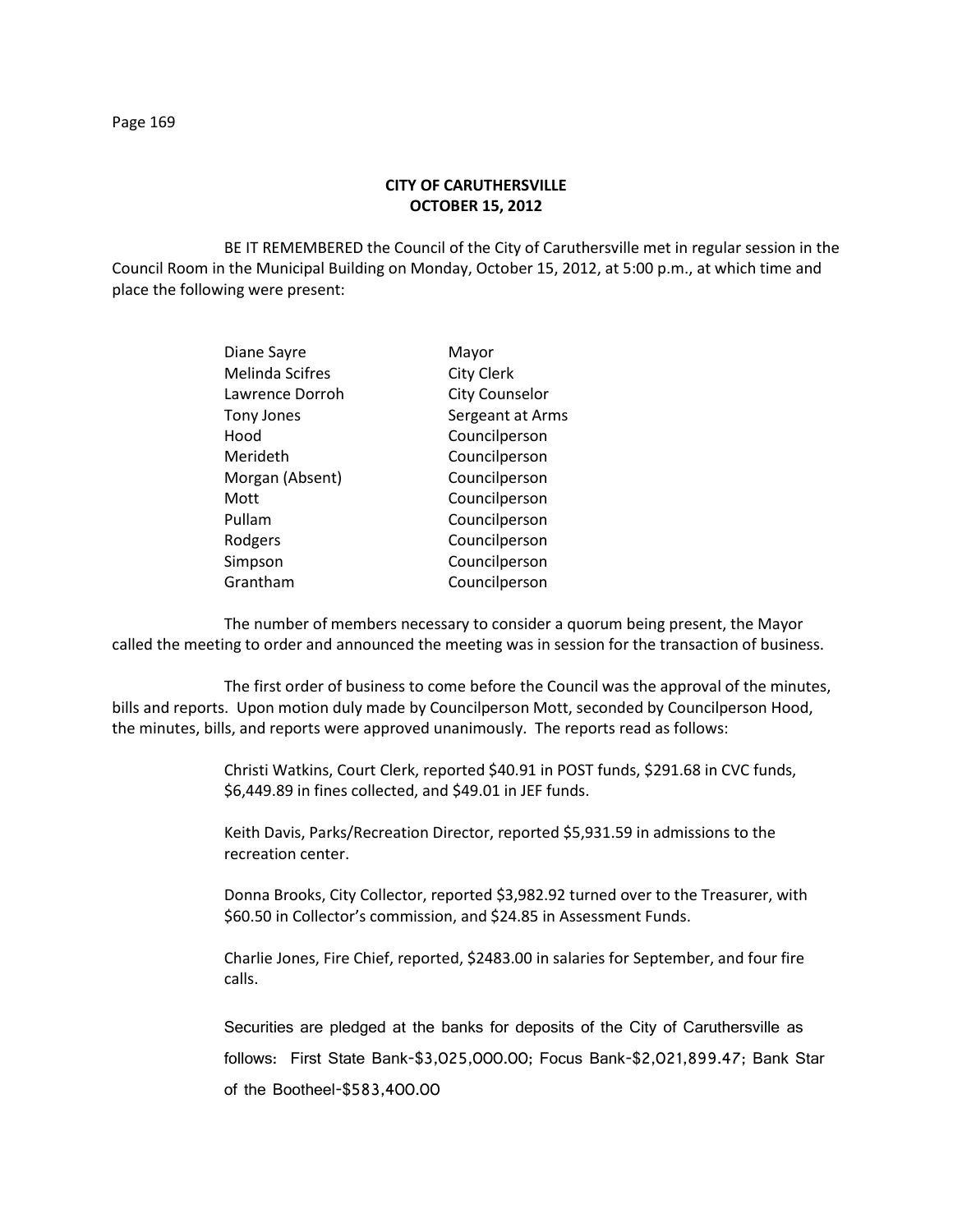Page 170

Paul Shaw, Water/Wastewater Manager, reported the following for the month of September:

| Water              | \$100,446.77 Water Customers 2449 |                                |  |
|--------------------|-----------------------------------|--------------------------------|--|
| Sewer              |                                   | 25,756.43 Sewer Customers 2332 |  |
| Garbage            | 35,536.71                         |                                |  |
| Meter Service      | 795.58                            |                                |  |
| Mo. Spray          | 560.49                            |                                |  |
| <b>Primacy Fee</b> | 62.30                             |                                |  |
| Sewer Primacy      | 26.15                             |                                |  |
| Sewer Bond         | 10,613.06                         |                                |  |
| Debt Reserve       | 541.00                            |                                |  |
| TOTAL              | \$174,338.49                      |                                |  |

Mayor Sayre then reported the City had received \$10,500 from the insurance company for the repair of the recreation center roof. When the roof is being repaired the city will need to address the problem with the down spouts.

Councilperson Pullam then stated the City had taken bids on the Armory Roof in 2010, and inquired if the roof had been fixed at that time. Mayor Sayre stated the City did not repair the roof at that time.

Fire Chief Charlie Jones reported the City had four fire calls between October 3 and October 15. He reported the fire at the Slentz Apartments could have been much worse. The metal roof that had been applied hindered the fire department because there was no ventilation. Chief Jones thanked Karen Hartung and the CERT (Citizen Emergency Response Team) team for the assistance to the residence of the complex. Ms. Hartung reported many of the displaced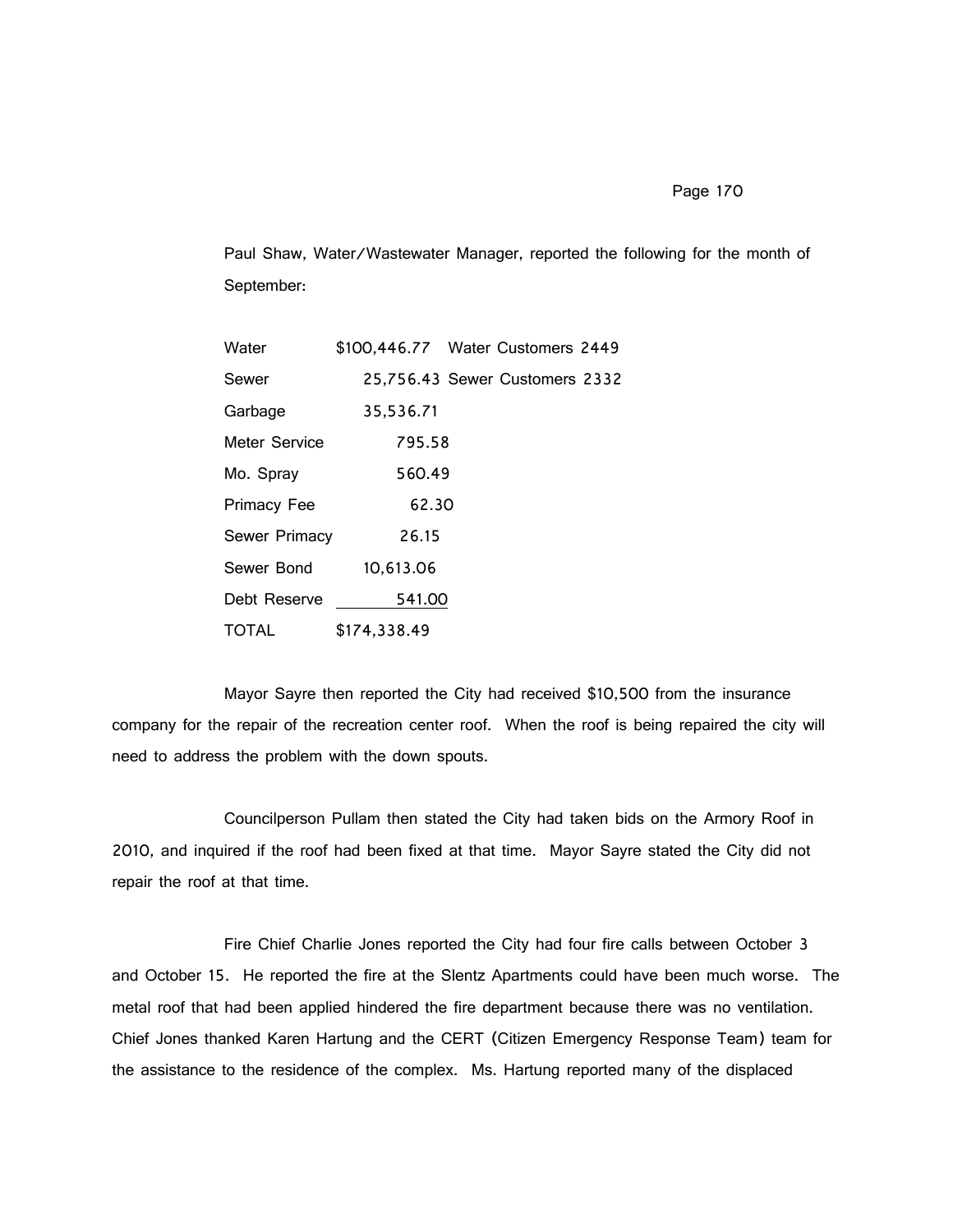residents have been placed into hotels or other accommodations. Councilperson Rodgers reported the Civitan Club is meeting tonight to discuss assisting the residents with rent for their relocation.

Councilperson Simpson stated she was a witness to the activity by the fire and police department on the afternoon of the fire at the apartment complex. She thanked them for their quick response, and for getting the residents out of the building safely.

Police Chief Tony Jones reported the trunk or treat at the Public Safety Building is still on. Children can still go door-to-door if accompanied by parents. Everyone is asked to bring their children to the Public Safety Building to participate in the events there. There will be hot dogs and juice served before the children go home, and there will be two bouncy houses for them to play in. The event at the department will not interfere with the trunk or treat held at churches.

Councilperson Hood then reported the position at the wastewater treatment plant for the superintendent of the plant, will be advertised in the newspaper. DNR will be contacted to see if there are any qualified applicants for the position in the area.

Paul Shaw, Water/Wastewater Manager, reported all the fire hydrant repairs have been completed.

Page 171

Mayor Sayre reported a letter has been sent to the ISO so that an onsite survey can be done. This should take only three to four weeks for the request to be completed. The Mayor thanked the Fire Chief and Mr. Shaw for the work that has been done so far.

Terry Rushing, Operation Supervisor, reported the crews have been assisting the water department on replacing the fire hydrants, cutting lots, and the usual day-to-day operations. He has received rights of entry to mow several lots.

Mr. Rushing reported he is working on a quote for pipe for the drainage at  $11<sup>th</sup>$  and Franklin. There will be pipe installed on East 11<sup>th</sup> and on Franklin. The pipe will go all the way to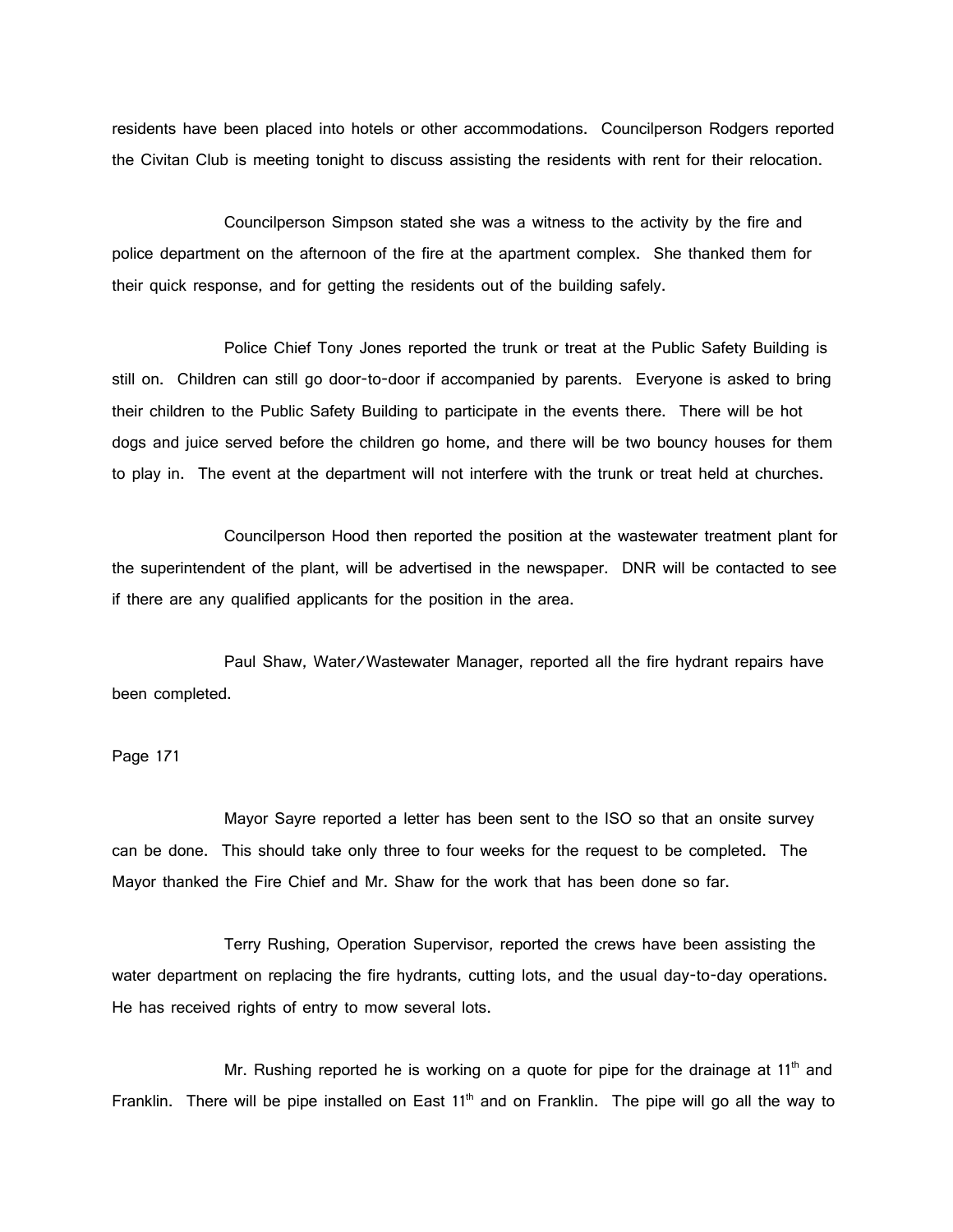East 12<sup>th</sup>. The replacement lid for 13<sup>th</sup> and Grand has been obtained, and the plan is to set it on Wednesday morning.

Mayor Sayre reported the skate park equipment has been delivered, and it will take about 2 days to install. The fencing will be installed in another week. Councilperson Pullam then asked if the insurance will cover the park. Counselor Dorroh stated the insurance will cover the skate park as long as the City keeps it in a safe condition.

Mr. Rushing then reported he has sent out four letters to abate nuisances, weeds, and junk. He has been working on the area in Chaffin to reach the property owners. An administrative hearing is pending on the property at  $12<sup>th</sup>$  and Vest. Counselor Dorroh stated the hearing will be held at the court building.

Councilperson Pullam then inquired about the restrictions on placing trash at the curb. Mr. Rushing stated trash can be put out the night before if put out in a trash receptacle with a lid, or it must be put out the morning of trash pick-up. If someone is violating the regulations, the police department should be called and they can issue a citation.

Councilperson Simpson then inquired how long a property owner is given to demolish or repair a burned home. Mr. Rushing stated the property owners are given thirty days from the time the house is burned to determine whether or not to repair. Once a permit is issued, the owner is given a period of time to make progress on the repairs. After that time has elapsed the owner will have a hearing to determine the action to be taken.

Councilperson Pullam then asked if the City has an animal control officer; she has seen quite a few dogs running loose. Police Chief Jones reported the animal control officer is trying to catch the dogs. The dogs are running in packs and have been very difficult to catch.

Mayor Sayre then reported the City had excess entitlement funds from the Missouri Department of Transportation Aviation Section in the amount of \$44,212. These funds have been used for improvements to the airport. We have been able to redo the runway, make a taxi-way, and install lighting. The City would have had to have a project determined 18 months before the